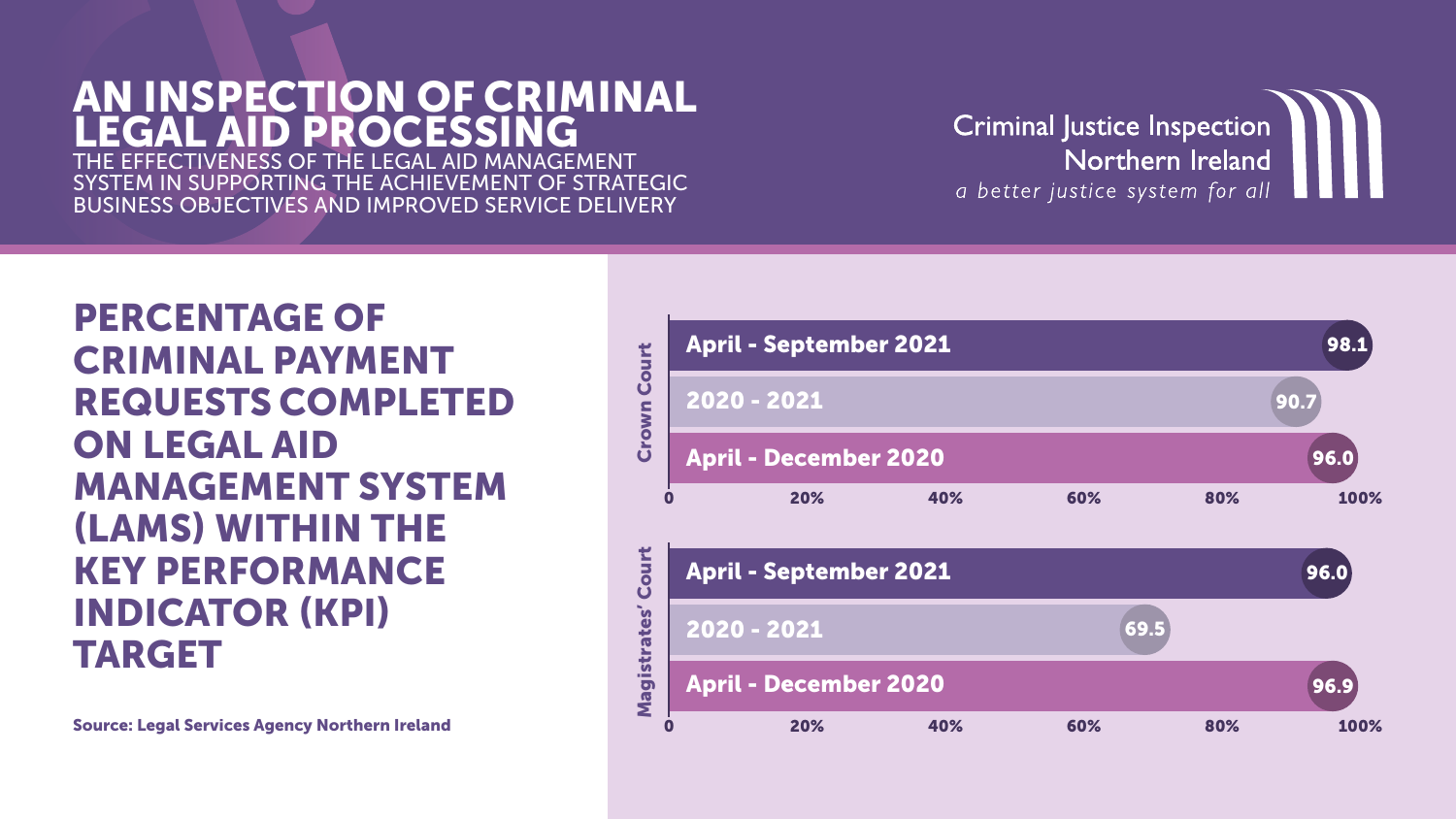#### AN INSPECTION OF CRIMINAL LEGAL AID PROCESSING THE EFFECTIVENESS OF THE LEGAL AID MANAGEMENT

IN SUPPORTING THE ACHIEVEMENT OF STRATEGIC BUSINESS OBJECTIVES AND IMPROVED SERVICE DELIVERY

Total number of criminal cases paid by Legal Services Agency Northern Ireland between 2016-17 to 2020-21





# **Criminal Justice Inspection** Northern Ireland

a better justice system for all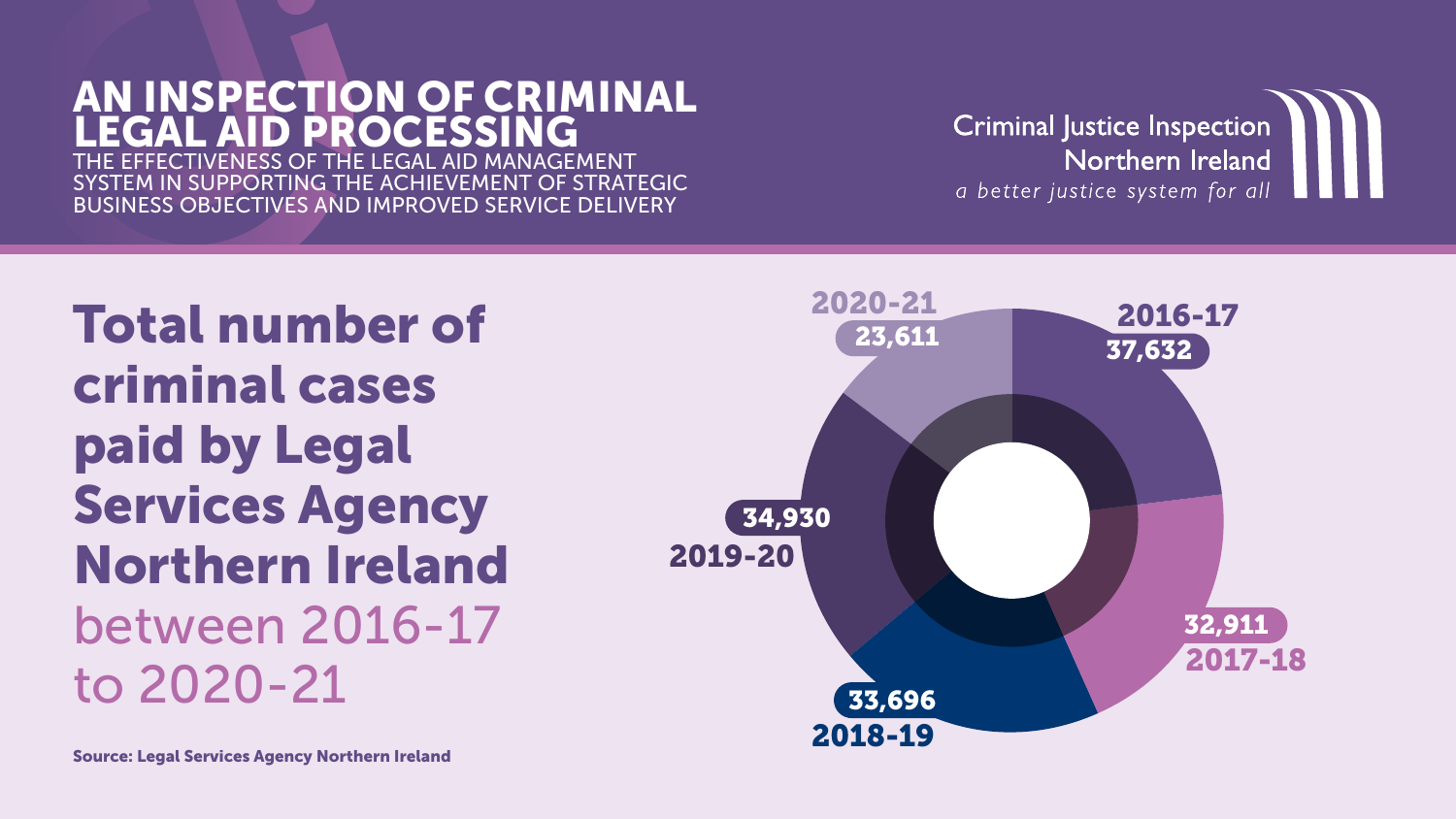# AN INSPECTION OF CRIMINAL EGAL AID PROCESSING

THE EFFECTIVENESS OF THE LEGAL AID MANAGEMENT I SUPPORTING THE ACHIEVEMENT OF STRATEGIC BUSINESS OBJECTIVES AND IMPROVED SERVICE DELIVERY

# Criminal Legal Aid Expenditure in Northern Ireland 2016-17 to 2020-21 in Magistrates' Court and Crown Court (including exceptionality)



Source: Legal Services Agency Northern Ireland

**Criminal Justice Inspection** Northern Ireland

a better justice system for all